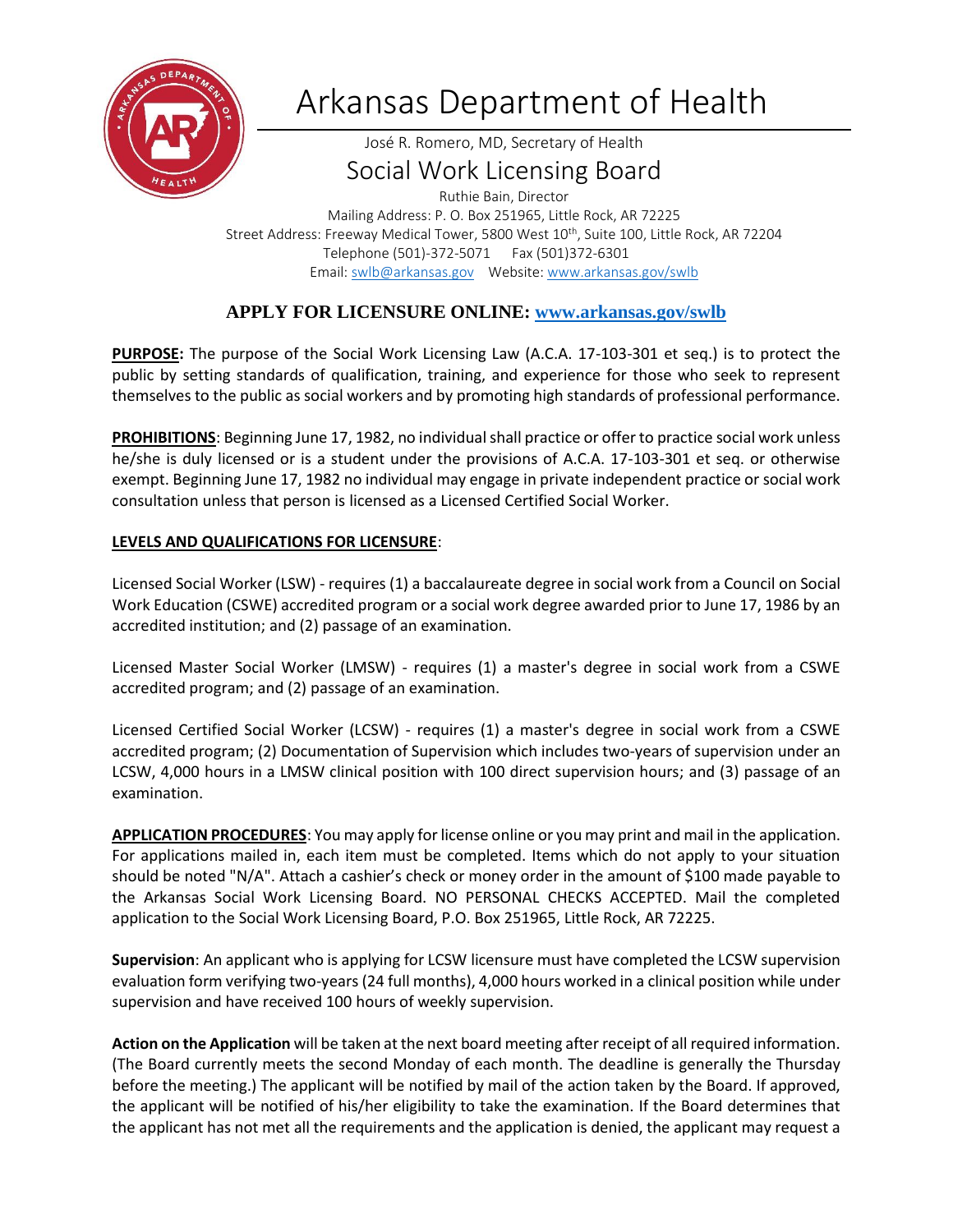hearing before the Board. An application is valid for one year or three attempts to pass the examination, whichever comes first.

**PROVISIONAL LICENSE**: An applicant who applies for LSW or LMSW licensure will be issued a provisional license when his/her application is approved. A provisional license will be issued one time per person and will expire exactly one-year from the date of issuance. Act 791 prohibits provisional licensing at the LCSW level.

**CRIMINAL BACKGROUND CHECK**: All applicants for social work licensure must apply for a criminal background check and the results must be received prior to being issued a provisional license, license through endorsement, or approval to take the exam. A current and valid application for licensure must be on file prior to criminal background checks being processed. Instructions will be sent for the background process once your application and fee have been received by the Board. You must use the forms provided by the Board.

**EXAMINATION**: The social work examination is offered Monday through Saturday. After an application is approved, the applicant will be mailed a letter of eligibility with a link to the Association of Social Work Boards (ASWB) website for the candidate handbook and instructions for registering for the exam. The handbook contains general information about the examination, the registration process, and an order form for a study guide.

**Exam Fee**: The current fee for the examination can be found a[t www.aswb.org.](http://www.aswb.org/)

**Exam Results**: An applicant will receive an unofficial score report immediately upon completion of the examination. An applicant who fails the examination must wait 90 days before retaking it. ASWB will notify the Board of your official score in 7-14 business days.

**ADA**: Special accommodations are available for candidates who are disabled. If you need special accommodations, an ADA form must be submitted for approval. You may contact ASWB regarding your request after you have been granted approval to test.

**ENDORSEMENT**: The Board may approve licensure without examination to an individual who meets all the requirements of the Arkansas Statute and who, at the time of application, is licensed as a social worker by a similar board of another state whose standards are not lower than those required by A.C.A. 17-103- 306. Documentation of supervision is required for LCSW licensure. The Board will accept documentation of the hours that met the other state(s) requirement at the time of LCSW licensure.

An applicant, who is applying for licensure through endorsement, should complete page one of the licensure verification form and forward a copy to each state in which he/she holds or has held a social work license, certification or registration. You must request an examination score transfer from the Association of Social Work Boards (ASWB). You may contact ASWB by calling 800-225-6880 or by email at info@aswb.org. **All the requested information must be submitted even though an applicant is requesting licensure through endorsement.** 

**APPLY FOR LICENSURE ONLINE: [www.arkansas.gov/swlb](https://www.healthy.arkansas.gov/programs-services/topics/arkansas-social-work-licensing-board)**

Revised 03/2022